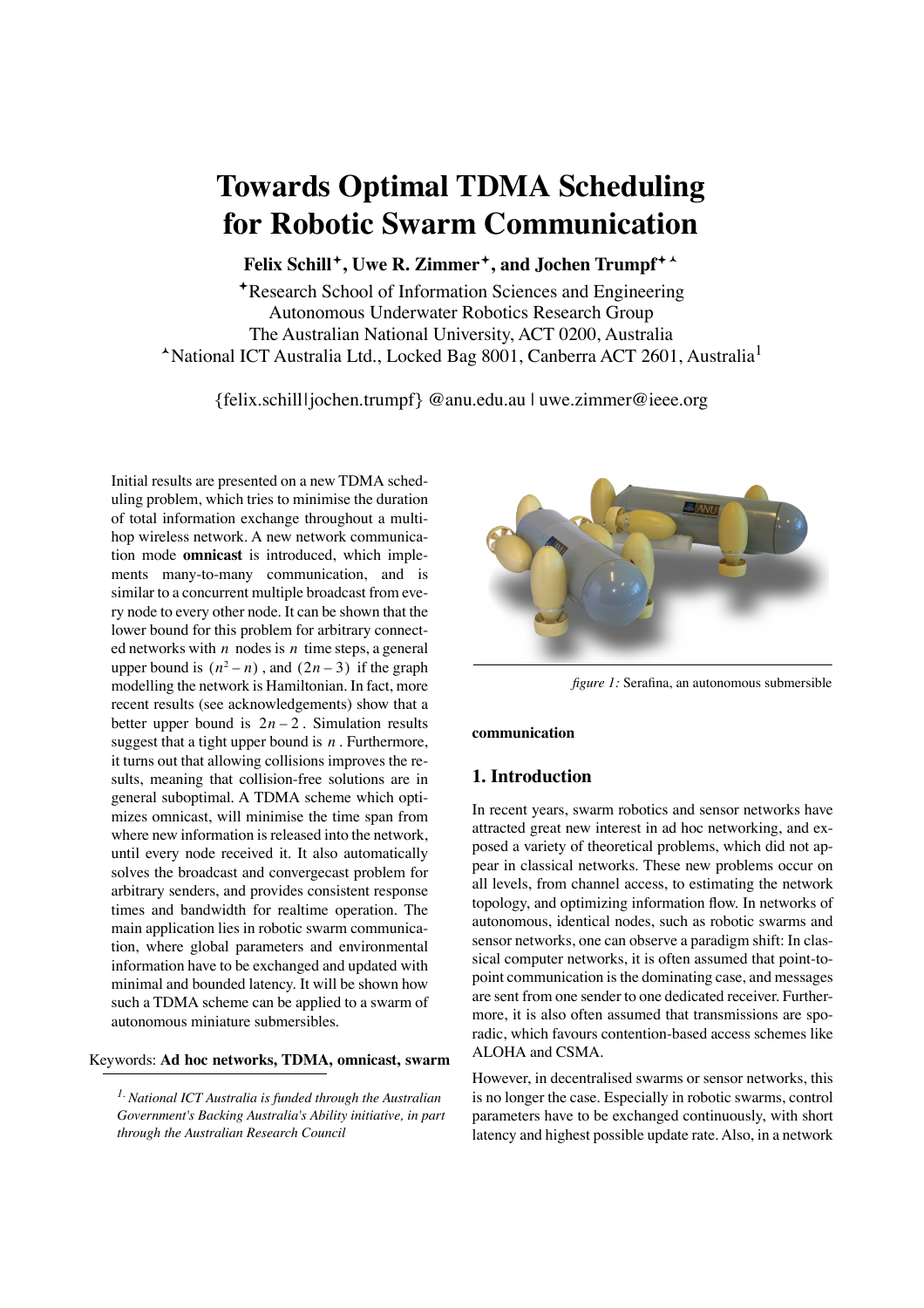of identical nodes, it is counterintuitive to specify a dedicated receiver – messages are rather sent to either the direct neighbourhood (local gossip), or to everyone (broadcast). Since the underlying communication channel is in most cases a broadcast-oriented MIMO channel – this is true for basically all radio networks and bus-oriented networks – it is reasonable to exploit that feature.

There has been a lot of work in recent years on broadcasting in ad hoc radio networks. In [6], the authors present a deterministic broadcasting algorithm with running time  $O(n \log n \log D)$  for a network with n nodes and diameter . Other deterministic algorithms are presented in [3]. A *D* randomised protocol is presented in [1], which achieves broadcast with probability  $1 - \varepsilon$  in  $O((D + \log n/\epsilon) \log n)$ . The authors point out that there exists an exponential gap between randomised and deterministic protocols. It is interesting to note that the use of randomised protocols does not avoid collisions, which might be an advantage. [4] proves the existence of a schedule for broadcast with  $O(D + \log^5 n)$ , and specifies a randomised protocol.  $1 - \varepsilon$ 

In the context of underwater robotics, communication channels are usually of very short range, and also quite slow compared to in-air communication. The autonomous miniature submersible *Serafina* (figure 1) will be equipped with a longwave radio transceiver, which has a maximum transfer rate of 8192bit/sec, and an optical communication module with 57kbit/sec transfer rate [8]. The communication range under water is only a few meters. The goal is to achieve an algorithm for a robust, decentralised ad hoc network, which minimises latency, maximises usable bandwidth, and allows to exchange control parameters throughout the swarm in minimal time.

Especially in swarms of robots, communication is not sporadic, but rather a continuous flow of messages and updates, to distribute control parameters, environmental information, and to fuse sensor data. In addition, for all realtime applications, it is crucial to know upper bounds on response time and latency. Time Division Multiple Access (TDMA) protocols have several advantages here over contention-based protocols, which are commonly used in computer networks. One big advantage is that they do not require collision detection, which allows the use of simpler hardware (radio modules or optical transceivers). Another advantage is that they maximise the usage of the available bandwidth. The TDMA scheduling problem has a lot of similarities with the broadcast problem. The papers [5] and [7] present distributed TDMA algorithms, and the latter gives insight into the performance of these algorithms with regard to broadcast, convergecast and local gossip, under the assumption that nodes are arranged in a grid.

This is an interesting first step towards optimization of information flow, but does not provide a theoretical foundation for such an analysis. Obviously any given TDMA schedule has a great impact on the information flow, and the speed of information dissemination in the network. Unfortunately the underlying principles are not well understood.

There are basically four modes of communication: one-toone, one-to-many, many-to-one, and many-to-many. While the first three modes are often and commonly referred to in network theory (unicast, broadcast/multicast, and convergecast), interest in the last mode many-to-many seems to be rather new in the context of communication networks. A very important problem especially in swarm control and formation control is the exchange of certain parameters throughout the entire network. This might be control commands from the operator, which would correspond to a broadcast, but it is more importantly the exchange of parameters from every member of the swarm to all the other members. This includes, but is not limited to, finding a consensus on the direction and speed of the swarm, i.e. to find the slowest member in order not to loose anyone, estimating the swarm density, the center, size or shape of the swarm, or to calculate gradients and extrema on external sensory data such as temperature, brightness, pressure, salinity, just to name a few examples. This requires efficient communication from everyone to everyone. As a continuation of the communication modes 'one-to-one' (unicast), 'one-to-many' (multicast), 'one-to-everyone' (broadcast), and 'everyone-to-one' (convergecast), we would like to propose the name 'omnicast' for 'everyone-to-everyone''. A formal definition follows below.

*Omnicast* can be applied to TDMA scheduling algorithms. A schedule which solves *omnicast*, can be used as a TDMA schedule, that optimizes overall information flow throughout the network. Furthermore, this approach allows to specify bounds on the time it takes to distribute information throughout the network, which is important in realtime and control applications.

## **2. Network model**

A common way to model communication networks is using a graph. Let  $G = (V, E)$  be a graph describing a network with  $n = |V|$  nodes. Vertices  $v \in V$  represent communication nodes, containing a transmitter, a receiver and a processing unit. A directed edge  $e \in E \subset V \times V$ ;  $e = (u, v)$ ;  $u, v \in V$  expresses that node u can (in principle) send data to node  $\nu$ . For completeness, this includes reflective edges  $(u, u) \in E$ ,  $\forall u \in V$ , even though a node is not assumed to be able to send and receive at the same time. A node  $v \in V$  receives a message if and only if there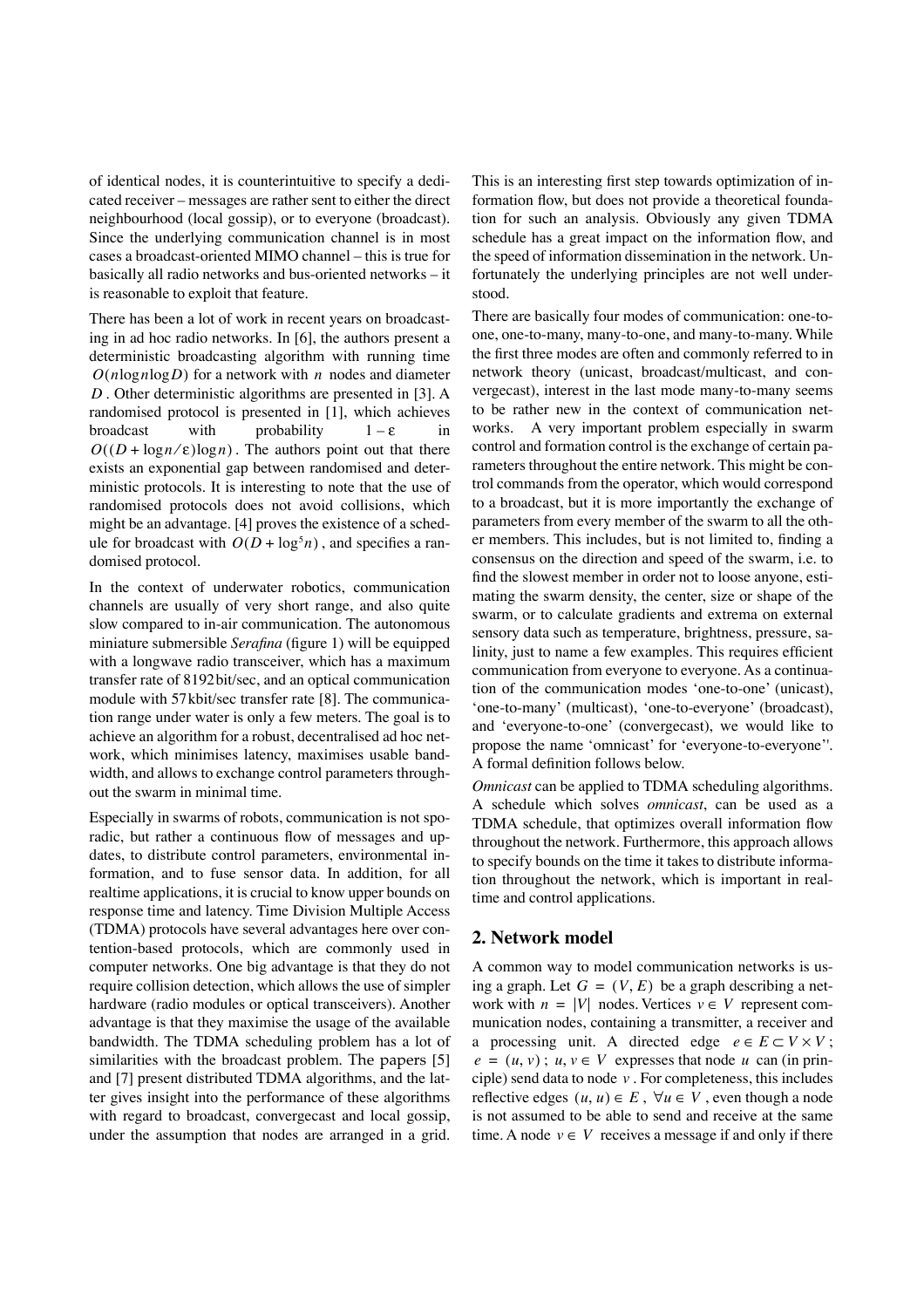exists exactly one node  $u \in V$ , so that  $u$  is transmitting and  $(u, v) \in E$ . If there exists more than one node with these properties, we say a collision occurs at  $v$ . In case of a collision, node v can not decode any of the transmitted messages, and can in general not detect the collision, meaning it can not distinguish between a collision and noise. Data integrity can still be guaranteed, since v can use higher-level protocols, such as cyclic redundancy check, to verify messages. Noise and distorted transmissions will then be ignored.

More specifically, it is furthermore assumed for simplicity, that the network graph is symmetrical and connected. It is also assumed that transmissions take place in fixed time slots, and that nodes can synchronise and keep synchronisation with each other – this can be done by monitoring other node's transmissions, and synchronise an internal timer to their messages. To simplify the theoretical analysis, we assume that time is discrete, with one time step as the basic unit, and that the actual transmission of data happens instantaneously within one time step. Practically, this means that time slots have to be long enough to accommodate all occurring message types at the given bandwidth. To implement omnicast, a message has to have space for one datum for each node - this means that the message size depends on the size of the network, and that a bound for the maximum number of nodes has to be known. For some applications, the message size can be constant. Computing a maximum of a distributed measurement requires only the exchange of a single datum in every message. After convergence of an implicit omnicast, every node is guaranteed to have the global maximum value.

#### **3. The omnicast problem**

The definition of omnicast has three parts: the start state, the communication phase, and the end state.

**Definition 1: (Omnicast)** Let  $G = (V, E)$  be a graph de*scribing a communication network with*  $n = |V|$  *nodes. In the start state, every node*  $u \in V$  *has a set*  $I_u(t_0)$  *of information tokens, which contains exactly one unique token of information. During the communication phase, a Bu node v updates its set*  $I_v(t+1) = I_v(t) \cup I_w(t)$ , *if and only if it successfully receives a message from*  $w \in V$  *in* time step t (refer to the network model for message ex*change*), and  $I_v(t+1) = I_v(t)$  otherwise. The end state  $t_f$  is reached, when  $\,$  all nodes have the full set with all to $kens, I_u(t_f) = {B_v | v \in V}$  *for all*  $u \in V$ *.* 

Having defined the task to solve, we can now define an optimality problem:

*Definition 2: (The Optimal Omnicast Problem) Find a schedule*  $S_G = (T_1, ..., T_t), T_i \subset V$  *for*  $i = 1, ..., t$ ,

with  $T_{i}$  being the set of sending nodes in time step  $i$  ,  $\,$  such that  $S_G$  *solves the omnicast on the network graph*  $G$  *, and is minimal. t*

It is important to understand, that even though the outcome of an omnicast is equivalent to multiple concurrent broadcasts initiated by each individual node, or also a convergecast to some node followed by a broadcast, the process is quite different. The major difference is that all nodes need to be able to accumulate information, and bundle it in one message. Also, an omnicast can be performed in less time steps than the two alternatives, as will be shown later.

#### **4. Analysis**

Let us first find a lower and upper bound for the optimal omnicast. A lower bound shall be defined as a lower bound on the worst-case number of time steps for the best algorithm, working on arbitrary connected graphs. It is not the minimal number of time steps it will at least take for all graphs – but for each algorithm, there is a worst case for which it can not be solved faster than the lower bound. A lower bound is usually specified as a function on properties of the graph, such as the number of nodes  $n$ , the diameter , etc. This definition is in accordance with the literature. *D* Formally, let

$$
\mathcal{A} = \{ A : \mathcal{G} \to S | A \text{ solves omnicast} \}
$$
 (1)

be the class of all algorithms (or functions) A, that solve the omnicast problem and that map from a subclass  $G$  of all connected graphs to the class of all schedules  $S$ . Let  $A(G)$  denote the number of time steps t of that schedule. Then, a function  $L: \mathcal{G} \to \mathbb{N}$  is called *lower bound*, if it fulfils the following condition:

$$
\forall A \in \mathcal{A} \colon \exists G \in \mathcal{G} \colon |A(G)| \ge L(G) \tag{2}
$$

The *absolute lower bound*  $L_a: \mathcal{G} \to \mathbb{N}$  is the minimum number of time steps any algorithm needs for any given graph:

$$
\forall A \in \mathcal{A} \colon \forall G \in \mathcal{G} \colon |A(G)| \ge L_a(G) \tag{3}
$$

An *upper bound*  $U: \mathcal{G} \to \mathbb{N}$  is an upper bound for the worst case number of time steps for the best algorithm, and is defined likewise with this condition

$$
\exists A \in \mathcal{A} \colon \forall G \in \mathcal{G} \colon |A(G)| \le U(G) \tag{4}
$$

Obviously, since omnicast solves broadcast, it can not be faster than an optimal broadcast. That means that a lower bound for broadcast is also always a lower bound for omnicast. [2]

**Theorem 1:** Let G be a connected graph with  $n > 1$ *nodes.*  $L(G) = n$  is a lower bound for omnicast on the *network modelled by . G*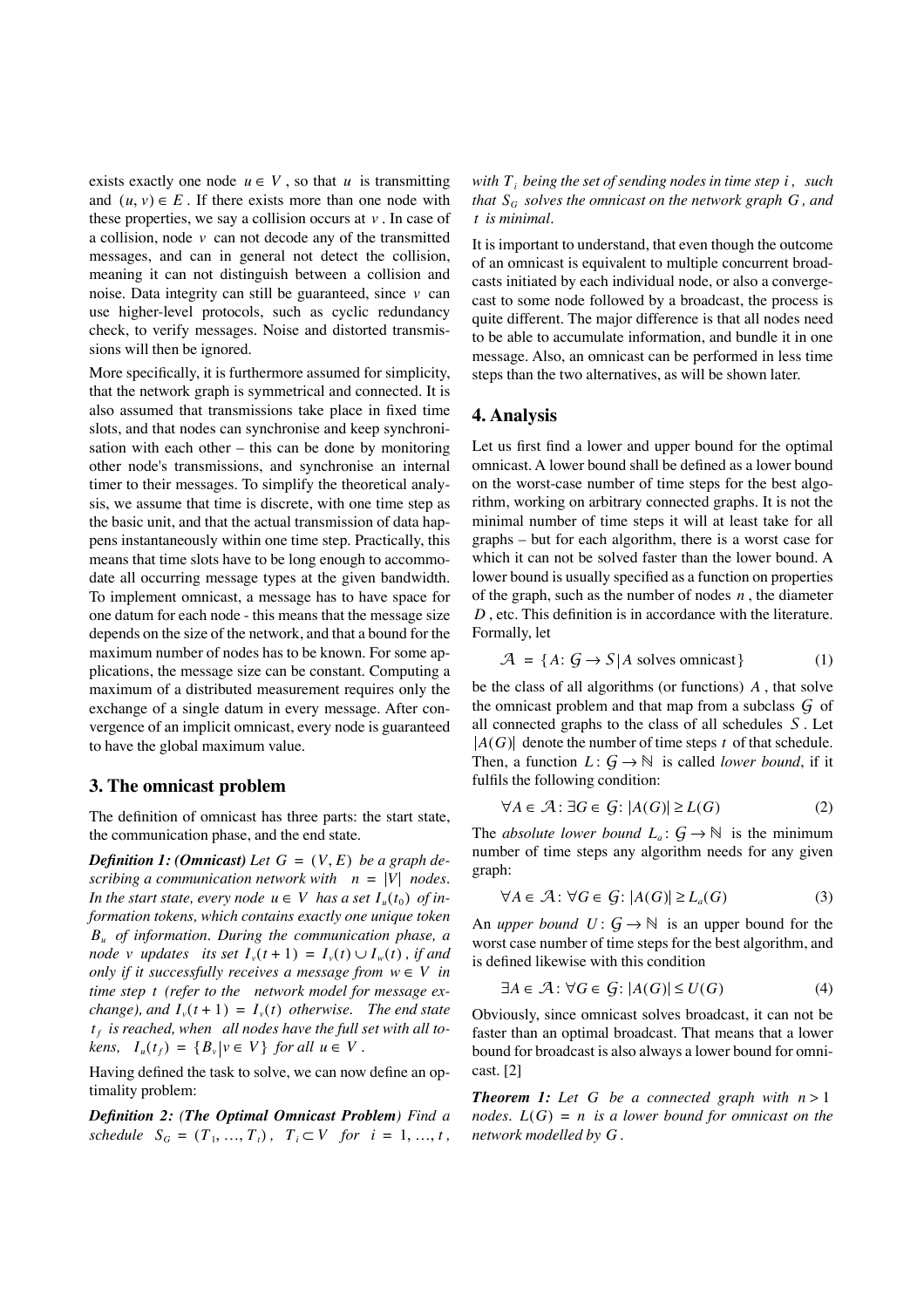**Proof:** Consider the class of all fully connected graphs. To solve omnicast in this class, each node has to send a message with its token of information at least once. If more than one node sends per time step, no node can receive any information, therefore only exactly one node can send per time step. In this case, after  $n$  time steps every node transmitted exactly once, the omnicast is solved, and every node has every token of information. It follows that a lower bound for omnicast in general is  $L(G) = |V| = n$ .  $\square$ 

*Theorem 2: Let G be a connected graph with diameter*  $D_g$ . Then  $L_a(G) = D_G$  is an absolute lower bound for *omnicast on the network modelled by . G*

**Proof:** Consider the shortest path in G with maximum length  $D_G$ . Obviously, information has to be exchanged from the start to the end of this path. A particular token of information can only proceed by one node per time step on that path. The token from the start node of the path hence needs at least  $D_G$  time step to reach the end node. Omnicast can not be solved faster than this on any graph. ❑

*Theorem 3: Let G be a connected graph with n nodes. Then*  $U(G) = (n^2 - n)$  *is an upper bound for omnicast on the network modelled by . G*

Proof: It is sufficient to show existence of an algorithm that solves omnicast in all cases in not more than  $(n^2 - n)$ time steps. Consider an optimal schedule, which can be found by exhaustive search. Assume each node's information state  $I$  is described by an  $n$ -dimensional bit vector, which describes which tokens of information it owns. In the beginning, each node's vector has exactly one bit set, its own bit. In the end state, every node's vector has every bit set. This means that altogether  $(n^2 - n)$  bits have to be set by communicating tokens. In every time step, at least one bit will be set in the whole network, otherwise this time step would be redundant, and the schedule would not be optimal. It follows that an optimal schedule has a maximum of  $(n^2 - n)$  time steps, which is therefore an upper bound for omnicast. ❑

A better upper bound can be given for arbitrary connected graphs, as John Hallam pointed out (see acknowledgements):

*Theorem 4: Every undirected finite connected graph can be disassembled, one node at a time, without disconnection.*

**Proof:** A graph either contains cycles, or it does not. In the former case, remove an edge from a cycle. This does not disconnect the graph. Repeat until the graph does not contain any cycles. A graph without cycles is a tree. Removing a leaf from a tree does not disconnect it. Repeat removing leafs from the tree, until it is empty. The order of nodes be-



*figure 2:* A butterfly graph with 7 nodes (numbers next to nodes are transmission time steps)

ing removed from the tree can also be applied to the original graph, disassembling it without disconnection. ❑

**Theorem 5:** Let G be a connected graph with n nodes. *Then*  $U(G) = (2n-2)$  *is an upper bound for omnicast on the network modelled by* G.

**Proof:** For induction, assume there is a solution for omnicast with  $2(k - 1) - 2$  steps, for any connected graph with  $k-1$  nodes. Take a graph G of size  $k$ , and remove a node without disconnection. The resulting graph  $G'$  has an omnicast solution with at most  $2k - 4$ . Add two steps to this to obtain a solution for  $G$  :

| step $1$ :    | the removed node sends.                   |
|---------------|-------------------------------------------|
|               | step $22k-3$ : apply the solution for G'. |
| step $2k-2$ : | any node connected to the                 |
|               | removed node sends.                       |

This is an omnicast solution of length  $2k - 2$ . Base: The trivial graph of size 1 requires 0 steps.  $\Box$ 

# **5. Solutions for special classes of graphs**

It has already been shown in theorem 1, that an optimal solution for fully connected graphs requires exactly *n* time steps. It is obvious that any complete enumeration of all nodes in  $G$  corresponds to an optimal solution.

It is possible to extend this to all graphs of radius one. In this case, there exists a node (the center), which is connected to all other nodes. It is always possible to construct a schedule with  $n$  time steps, by simply letting all nodes except the center node send one after another, and let the center send as the last node. The center will have accumulated all information by then, and a single transmission from the center reaches all other nodes, completing the task. These solutions are optimal among the solutions without collisions, but are not necessarily optimal among all solutions. This can be illustrated by a counter example.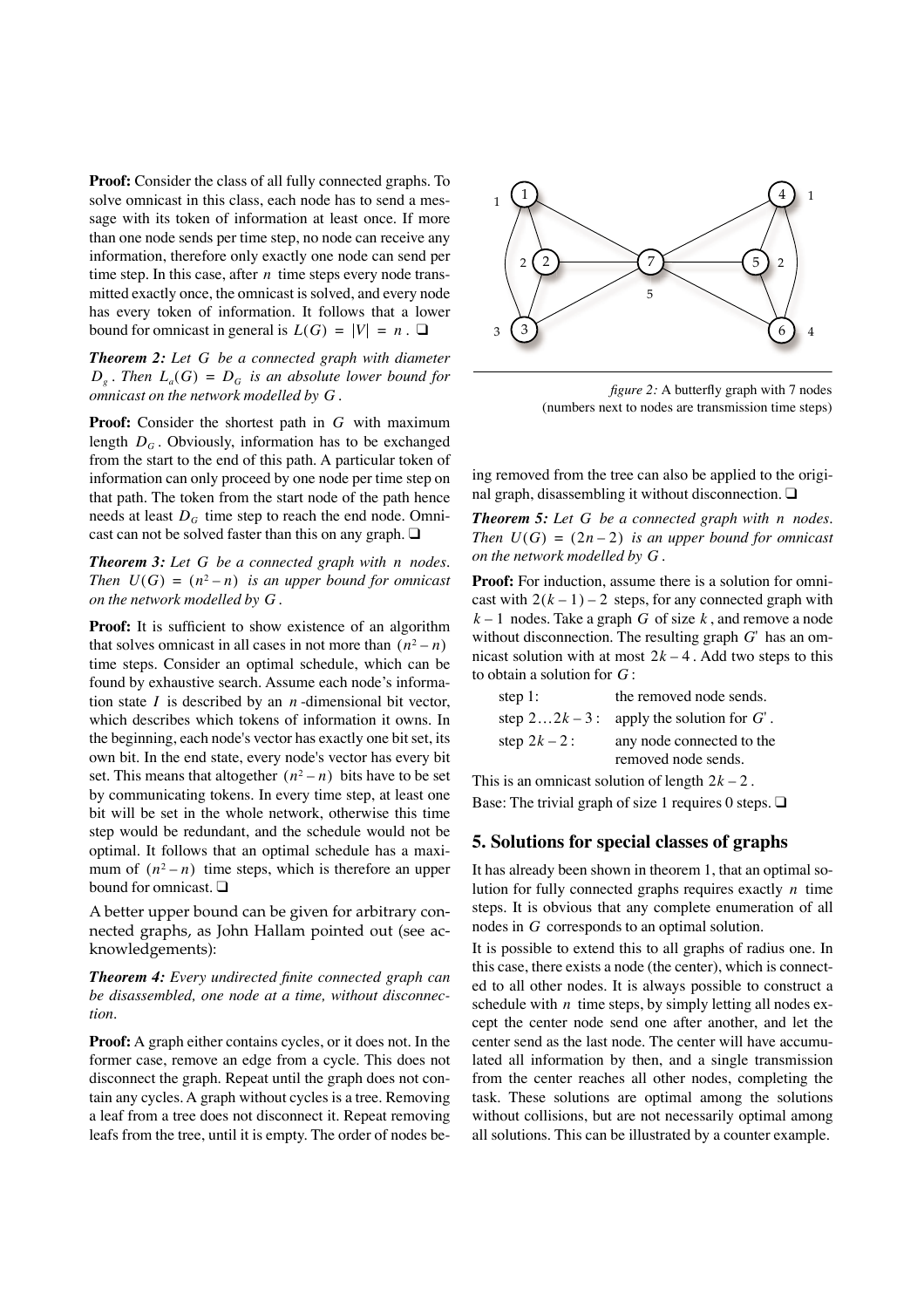

*figure 3:* Optimal schedules for line graphs. (numbers next to nodes are transmission time steps)

Imagine a graph  $G = (V, E)$  with radius 1, for which it is possible to partition its nodes into three disjunct, non-empty subsets  $V_i$ ,  $V_r$ ,  $C \subset V$ , such that  $|C| = 1$  and the subgraphs  $(V_l \cup C, E)$  and  $(V_r \cup C, E)$  are fully connected, and  $\neg \exists u \in V_i, v \in V_r | (u, v) \in E$ . This class of graphs shall be called *butterfly graphs* (Figure 2 shows an example with 7 nodes). It is now possible to independently and concurrently solve omnicast on the subgraphs  $(V_i, E)$  and  $(V_r, E)$ . Since  $V_l$  and  $V_r$  are fully connected, this takes  $\max\{|V_i|, |V_r|\}$  time steps. The center node in C will have experienced a collision in every time step, and will therefore not have received any information. If we make sure that the last node sending in  $V_l$  and respectively  $V_r$ may send exclusively, only one extra time step is required. In this scenario, the center node will have received all information from  $V_l$  and from  $V_r$ , which it now can transmit to all other nodes in  $V$ . The overall number of time steps required for networks modelled by butterfly graphs is therefore  $\max\{|V_i|, |V_r|\}$  + 2 ≤ *n*. This shows that omnicast can be solved in less than *n* time steps for butterfly graphs, if  $|V_i| > 1$  and  $|V_i| > 1$ . On the other hand, if collisions are not permitted, no two nodes can send at the same time, or else the center node would experience a collision. Since every node has to send at least once, a collision free solution for omnicast requires at least  $n$  time steps in butterfly graphs. It follows that avoiding collisions yields suboptimal solutions.

Another class of graphs is symmetric graphs of diameter  $n-1$ , that is, graphs which are a single line (figure 3). We can construct a solution with exactly  $n$  time steps for all graphs of this class. Assume an undirected graph

$$
G = (V, E) \text{ with}
$$
  
\n
$$
V = \{v_1, ..., v_n\}, \text{ and}
$$
  
\n
$$
E = \{(v_1, v_2), ..., (v_{n-1}, v_n)\}.
$$
 (5)

A solution for a schedule  $S_G$  is of the following form:  $S = (T_1, ..., T_n)$ , with

$$
T_{i} = \begin{cases} \{V_{i}, V_{n-i+1}\} & ; i = 1... \lfloor n/2 \rfloor - 1 \\ \{V_{\lfloor n/2 \rfloor}\} & ; i = \lfloor n/2 \rfloor \\ \{V_{\lceil n/2 \rceil + 1}\} & ; i = \lfloor n/2 \rfloor + 1 \\ \{V_{\lceil n/2 \rceil}\} & ; i = \lfloor n/2 \rfloor + 2 \\ \{V_{i-1}, V_{n-i+2}\} & ; i = \lfloor n/2 \rfloor + 3...n \end{cases} (6)
$$

This applies to graphs with an either odd or even number of nodes. Nevertheless, only for graphs with an even number of nodes, this solution is collision free. For graphs with an odd number of nodes, the center node will experience a collision in time step  $\lfloor n/2 \rfloor + 3$ , and it should be noted that in this case there is no collision-free solution with only *n* time steps. It can be shown that this solution is optimal for line graphs. The proof exploits the fact that any schedule with  $n-1$  time steps (which would be the absolute lower bound) can not solve the problem for line graphs.

#### **6. Simulation results**

For analysing optimal schedules on small graphs, an exhaustive search on all schedules was implemented. The runtime of the search algorithm is exponential, so it is only possible to analyse small graphs up to 7 nodes. The search algorithm itself is a hybrid between breadth-first and depth-first. It starts as breadth-first, until the available memory is exhausted, and continues depth-first with limited search depth.

The search algorithm iterates on the time steps of the schedule. For every time step, all possible sets of senders are evaluated. For each possible set of senders, the new information state vector for the network is calculated, and added to the input search space for the next time step. This continues until the end state vector with all bits set is found. In case of the depth first search, the maximum search depth is limited. In the first stage, an optimal collision-free solution is calculated. This converges much faster than a full search, since the number of possible sets of senders is heavily restricted. The length of this solution minus one forms the depth limit for the second stage. In the second stage, a full search is performed. The algorithm starts with a breadth-first search, which runs slightly faster. When it hits the memory limit, it then switches to depthfirst search, based on the last output set of the breadth first search. Once a solution is found, it finishes calculation for the current time step, to collect all optimal solutions. During the depth first search, the search depth is being reduced to the number of time steps of the best solution found so far.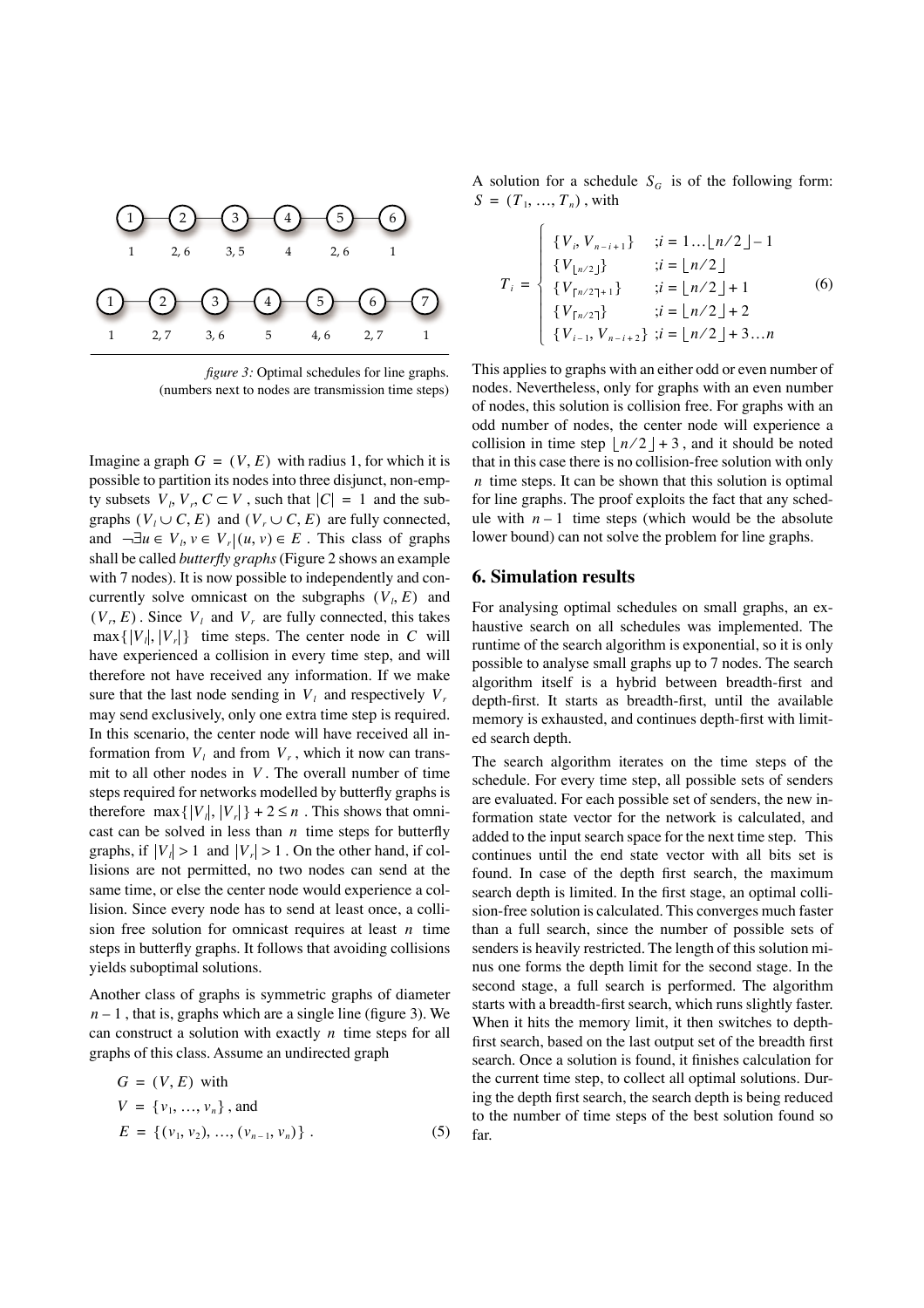

*figure 4:* A solution with only 15 time steps can be found for this 20-node network.

The simulation program allows to choose between a search on collision-free solutions only, and on all solutions. The set of sets of senders is precalculated, based on a collision analysis on the input graph. Furthermore, a greedy version of the algorithm has been implemented. Here, in every time step, only states with the smallest Hamming norm (the number of bits set) of their information state vector are kept for the next time step.

The described search algorithm is exponential in the number of nodes, and in the number of time steps, which is an unknown function of the number of nodes. Runtimes are therefore extremely long. A full search takes approximately 5 seconds for 5 nodes, 3 minutes for 6 nodes, and 3 days for 7 nodes. The exact times are not relevant for the sake of this article and so the numbers here are only to indicate the order of magnitude for the run-times to be expected on a single-CPU instalment at clock rates of about 2GHz. Collision-free solutions can be found much faster – approximately 10-15 seconds for 7 and 8 nodes, and 1-2 hours for 9 nodes. Obviously the run time heavily depends on the number of time steps, and therefore also on the complexity of the network. However, the greedy algorithm allows analyses of networks with up to 25 nodes in reasonable time.

The greedy algorithm delivers only sub-optimal solutions. Interestingly, it usually performs better, if the search space is restricted to collision-free schedules.

The most surprising result is, that in most cases, the optimal solution does contain collisions. For a butterfly network with 7 nodes, shown in figure 2, a collision-free solution requires 7 time steps, the optimal solution with 2 collisions only requires 5 time steps. This can be easily explained by the fact, that even though one node suffered a collision, several other nodes did not, and could still successfully decode the message. The information gain outweighs the disadvantage of a collision.

Furthermore, we could not find any graph up to now, for which the optimal omnicast would require more than *n* time steps.

The 20-node graph with diameter 4 shown in figure 4 has a solution of omnicast with only 15 time steps. This solution has been found with the greedy algorithm, searching only collision-free schedules. There is most likely a better solution, which is also expected to contain collisions. Unfortunately, there is no feasible way to find optimal solutions for a graph of this size. Even though this solution is suboptimal, it further strengthens the hypothesis, that  $n$  is a tight upper bound for omnicast. The solution also gives valuable hints how to construct a local heuristic algorithm – it can be observed, that very often neighboured nodes send consecutively. This has the advantage, that a sending node can further distribute information, which it just received. Or, to put it another way, every token of information moves further every time step without delay. A similar argument applies to Hamiltonian graphs, where it has been shown that omnicast can be solved in linear time. This seems to be a useful starting point for a distributed local TDMA scheduling algorithm. If existing TDMA scheduling algorithms can be modified in a way, so that they try to assign successive time slots to neighboured nodes, they should show improved performance with regard to the omnicast problem, and also the speed of information dissemination.

#### **7. Conclusions**

A new communication mode *omnicast* has been introduced, as a logical continuation of the *unicast*, *broadcast*, *multicast* and *convergecast* terminology. A theoretical absolute lower bound for omnicast on a network with *n* nodes and diameter  $D$  is  $D-1$  time steps. A lower bound is *n* time steps, and an upper bound is  $n^2 - n$  steps for arbitrary connected networks. Recent results could improve the upper bound to  $2n - 2$  steps. For networks which have a Hamiltonian connectivity graph, an upper bound is given by  $2n-3$ . Constructive optimal solutions for various classes of graphs are presented. Furthermore, it is demonstrated for the class of butterfly graphs, that allowing collisions can significantly reduce the number of required time steps. Simulation results suggest that for most graphs, all